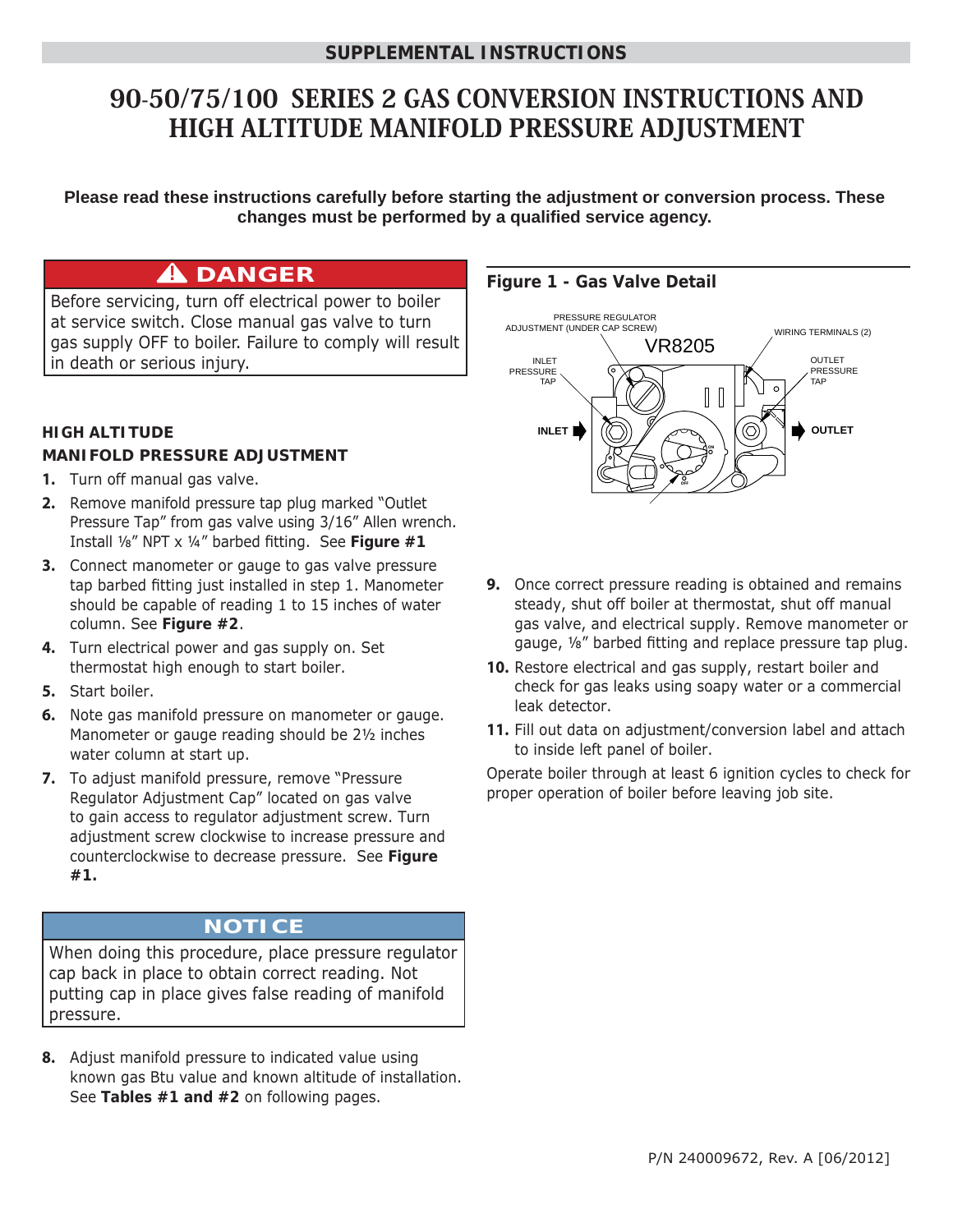### **GAS CONVERSION PROCEDURE**

When changing from Natural to Propane or vice versa, use correct conversion orifice for boiler model. See Tables #1 and #2 for specific high altitude orifice information.

## **HIGH ALTITUDE RATINGS FOR NATURAL GAS**

#### TABLE #1: 90 - 50/75/100 SERIES 2 NATURAL GAS

| <b>MODELS 90-50</b>                                              |                      |                                   |                          |     |                          |      |  |  |  |  |
|------------------------------------------------------------------|----------------------|-----------------------------------|--------------------------|-----|--------------------------|------|--|--|--|--|
|                                                                  | <b>Stock Factory</b> | <b>Btu Value of Natural Gas++</b> |                          |     |                          |      |  |  |  |  |
|                                                                  | <b>Settings</b>      | 750                               | 850                      | 950 | 1000                     | 1050 |  |  |  |  |
| Altitude in Ft.                                                  | $0 - 5,000$          | 5,000-10,000                      |                          |     |                          |      |  |  |  |  |
| Normal Input (MBH)                                               | 50                   | $\overline{\phantom{0}}$          | $\overline{\phantom{0}}$ |     | $\overline{\phantom{0}}$ |      |  |  |  |  |
| Manifold Pressure In W.C.                                        | 2.5                  | 4                                 | 4                        | 3.5 | 2.5                      | 2.5  |  |  |  |  |
| Orifice                                                          | 43331094             | 43331094                          |                          |     |                          |      |  |  |  |  |
| <b>MODELS 90-75</b>                                              |                      |                                   |                          |     |                          |      |  |  |  |  |
|                                                                  | <b>Stock Factory</b> | <b>Btu Value of Natural Gas++</b> |                          |     |                          |      |  |  |  |  |
|                                                                  | <b>Settings</b>      | 750                               | 850                      | 950 | 1000                     | 1050 |  |  |  |  |
| Altitude in Ft.                                                  | $0 - 5,000$          | 5,000-10,000                      |                          |     |                          |      |  |  |  |  |
| Normal Input (MBH)                                               | 75                   |                                   |                          |     |                          |      |  |  |  |  |
| Manifold Pressure In W.C.                                        | 2.5                  | 3.5                               | 3.5                      | 2.5 | 2.5                      | 2.5  |  |  |  |  |
| Orifice                                                          | 43331092             | 43331092                          |                          |     |                          |      |  |  |  |  |
| <b>MODELS 90-100</b>                                             |                      |                                   |                          |     |                          |      |  |  |  |  |
|                                                                  | <b>Stock Factory</b> | <b>Btu Value of Natural Gas++</b> |                          |     |                          |      |  |  |  |  |
|                                                                  | <b>Settings</b>      | 750                               | 850                      | 950 | 1000                     | 1050 |  |  |  |  |
| Altitude in Ft.                                                  | $0 - 5,000$          | 5,000-10,000                      |                          |     |                          |      |  |  |  |  |
| Normal Input (MBH)                                               | 100                  |                                   |                          |     |                          |      |  |  |  |  |
| Manifold Pressure In W.C.                                        | 2.5                  | 3.5                               | 3.5                      | 2.5 | 2.5                      | 2.5  |  |  |  |  |
| Orifice                                                          | 43331090             | 43331090                          |                          |     |                          |      |  |  |  |  |
| ++Contact local gas utility or distributor for Btu value of gas. |                      |                                   |                          |     |                          |      |  |  |  |  |

#### **1.** Turn off manual gas valve.

- **2.** Use 5/16" nut driver to remove front door and top panel.
- **3.** Use 9/64" Allen wrench to remove adapter block from gas valve. Take care not to lose o-ring under the block. See **Figure #3.**
- **4.** Remove wiring harness and ground wire from gas valve.
- **5.** Use adjustable or 1¼" wrench on bushing to remove gas assembly from mixer turn counter clockwise. Do not use channel locks, pipe wrench, etc, as damage to bushing may occur. See **Figure #2**.
- **6.** Use small pipe wrench to remove orifice from bushing by turning counter clockwise. Install correct orifice for boiler being converted. Apply small amount of pipe dope to threads of orifice leaving last two threads clean. Turn clockwise into bushing.

## **Figure 2 - Gas Assembly and Inlet Air Assembly**